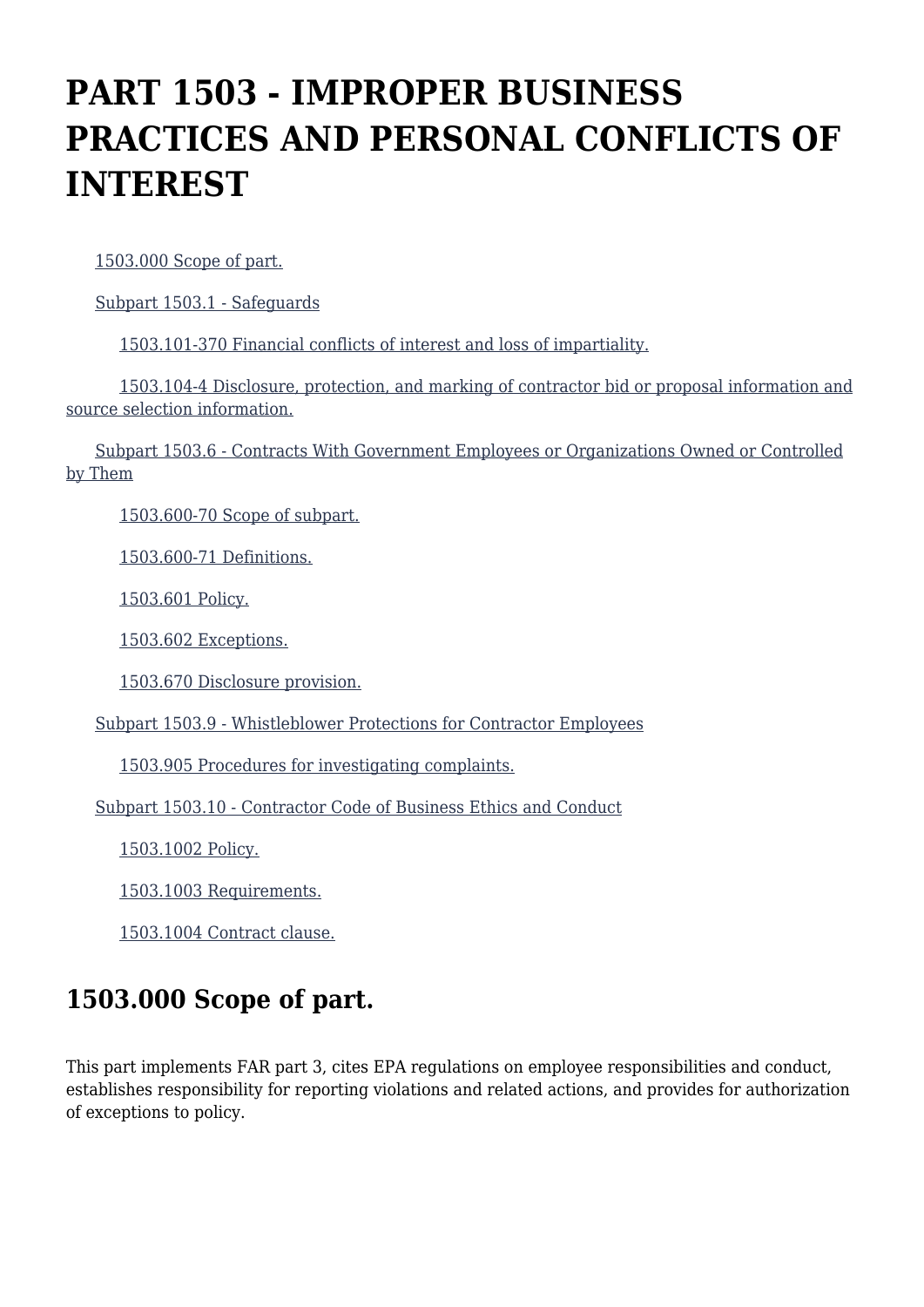# **Subpart 1503.1 - Safeguards**

### **1503.101-370 Financial conflicts of interest and loss of impartiality.**

(a) Each EPA employee (including special government employees as defined by 18 U.S.C. 202 and [1503.600-71\(](https://origin-www.acquisition.gov/%5Brp:link:epaar-part-1503%5D#Section_1503_600_71_T48_60114212)b)) engaged in source evaluation and selection is required to abide by and be familiar with the conflict of interest statutes codified in Title 18 of the United States Code, as well as the Standards of Ethical Conduct for Employees of the Executive Branch, 5 CFR part 2635.

(b) Pursuant to the financial conflict of interest statute, 18 U.S.C. 208 and 5 CFR part 2635, subparts D and E, each employee must abide by ethics requirements regarding financial conflict of interest and impartiality in performing official duties. The employee shall inform his or her Deputy Ethics Official and the Source Selection Authority (SSA) in writing if his/her participation in the source evaluation and selection process may raise possible or apparent conflict of interest or impartiality concerns. The employee must cease work on the source evaluation and selection process until the appropriate ethics official makes a determination. Please note that only the Office of General Counsel can direct employees to divest of financial interests or to recommend any waivers of the financial conflict of interest standards.

#### **1503.104-4 Disclosure, protection, and marking of contractor bid or proposal information and source selection information.**

(a)

(1) The Chief of the Contracting Office (CCO) is the designated official to make the decision whether support contractors are used in proposal evaluation (as authorized at FAR 15.305(c) and restricted at FAR 37.203(d)).

(2) The following written certification and agreement shall be obtained from non-Government evaluator prior to the release of any proposal to that evaluator:

"Certification on the Use and Disclosure of Proposals"

 $RFP#$ :

Offeror:

1. I hereby certify that to the best of my knowledge and belief, no conflict of interest exists that may diminish my capacity to perform an impartial, technically sound, objective review of this proposal(s) or otherwise result in a biased opinion or unfair competitive advantage.

2. I agree to use any proposal information only for evaluation purposes. I agree not to copy any information from the proposal(s), to use my best effort to safeguard such information physically, and not to disclose the contents of nor release any information relating to the proposal(s) to anyone outside of the evaluation team assembled for this acquisition or individuals designated by the Contracting Officer.

3. I agree to return to the Government all copies of proposals, as well as any abstracts, upon completion of the evaluation.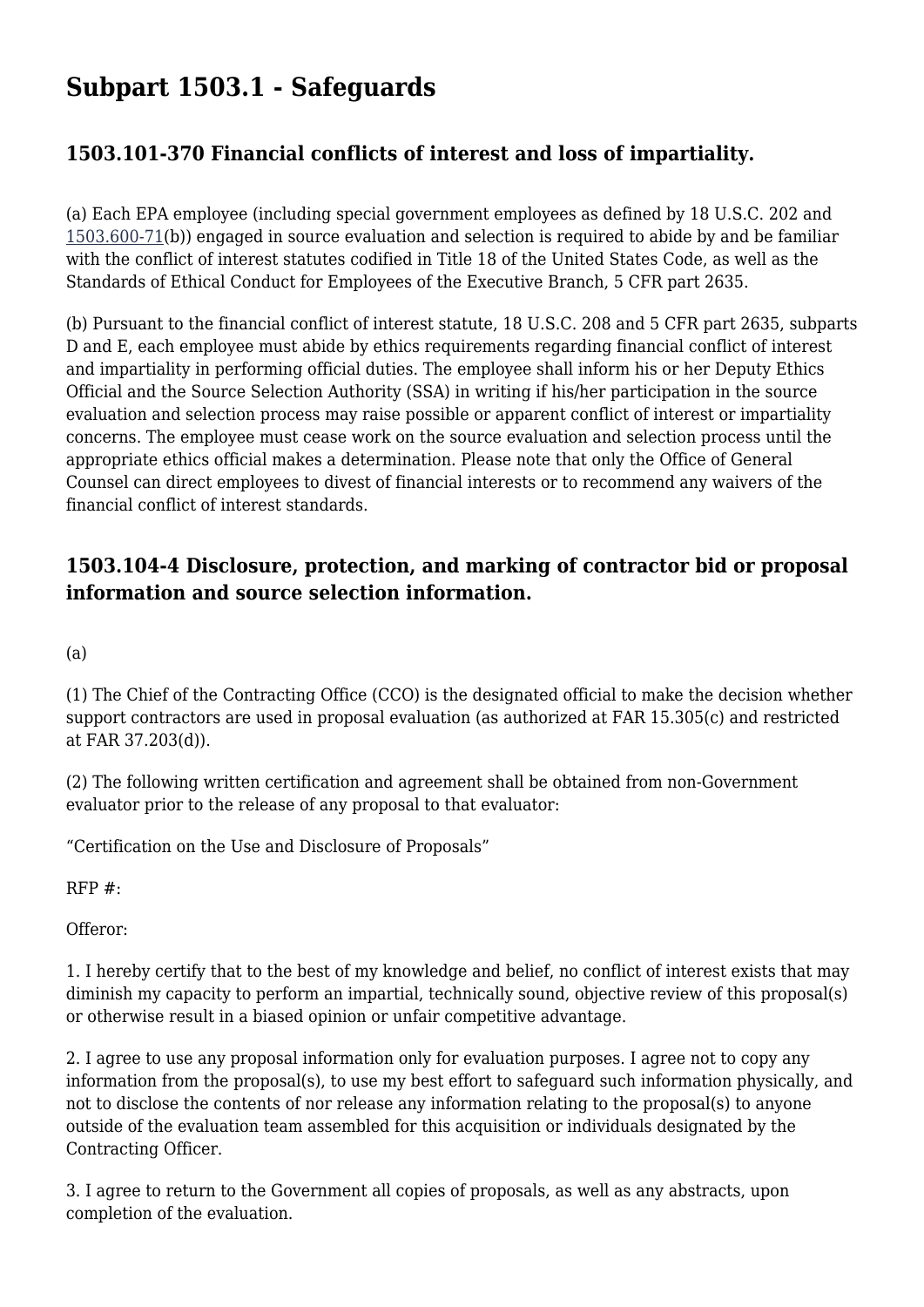Name and Organization:

Date of Execution:

(End of certificate)

(b) Information contained in proposals will be protected and disclosed to the extent permitted by law, and in accordance with FAR 3.104-4, 15.207, and Agency procedures at 40 CFR part 2.

# **Subpart 1503.6 - Contracts With Government Employees or Organizations Owned or Controlled by Them**

### **1503.600-70 Scope of subpart.**

This subpart implements and supplements FAR subpart 3.6 and sets forth EPA policy and procedures for identifying and dealing with conflicts of interest and improper influence or favoritism in connection with contracts involving current or former EPA employees. This subpart does not apply to agreements with other departments or agencies of the Federal Government, nor to contracts awarded to State or local units of Government.

### **1503.600-71 Definitions.**

(a) *Employee* means an EPA officer and an individual who is appointed in the civil service and engaged in the performance of a Federal function under authority of law or an Executive act. See 5 U.S.C. 2105.

(b) *Special government employee* means an officer or employee of EPA who is retained, designated, appointed or employed to perform, with or without compensation, for not to exceed 130 days during any period of 365 consecutive days, temporary duties either on a full-time or intermittent basis. See 18 U.S.C. 202.

### **1503.601 Policy.**

(a) No contract may be awarded without competition to a former employee or special government employee (or to a business concern or other organization owned or substantially owned or controlled by a former employee) whose employment terminated within 365 calendar days before submission of a proposal to EPA.

(b) No contract shall be awarded without competition to a firm which employs, or proposes to employ, a current employee or special government employee, or a former EPA employee or special government employee, whose employment terminated within 365 calendar days before submission of a proposal to EPA, if either of the following conditions exists:

(1) The current or former EPA employee or special government employee is or was involved in development or negotiating the proposal for the prospective contractor; or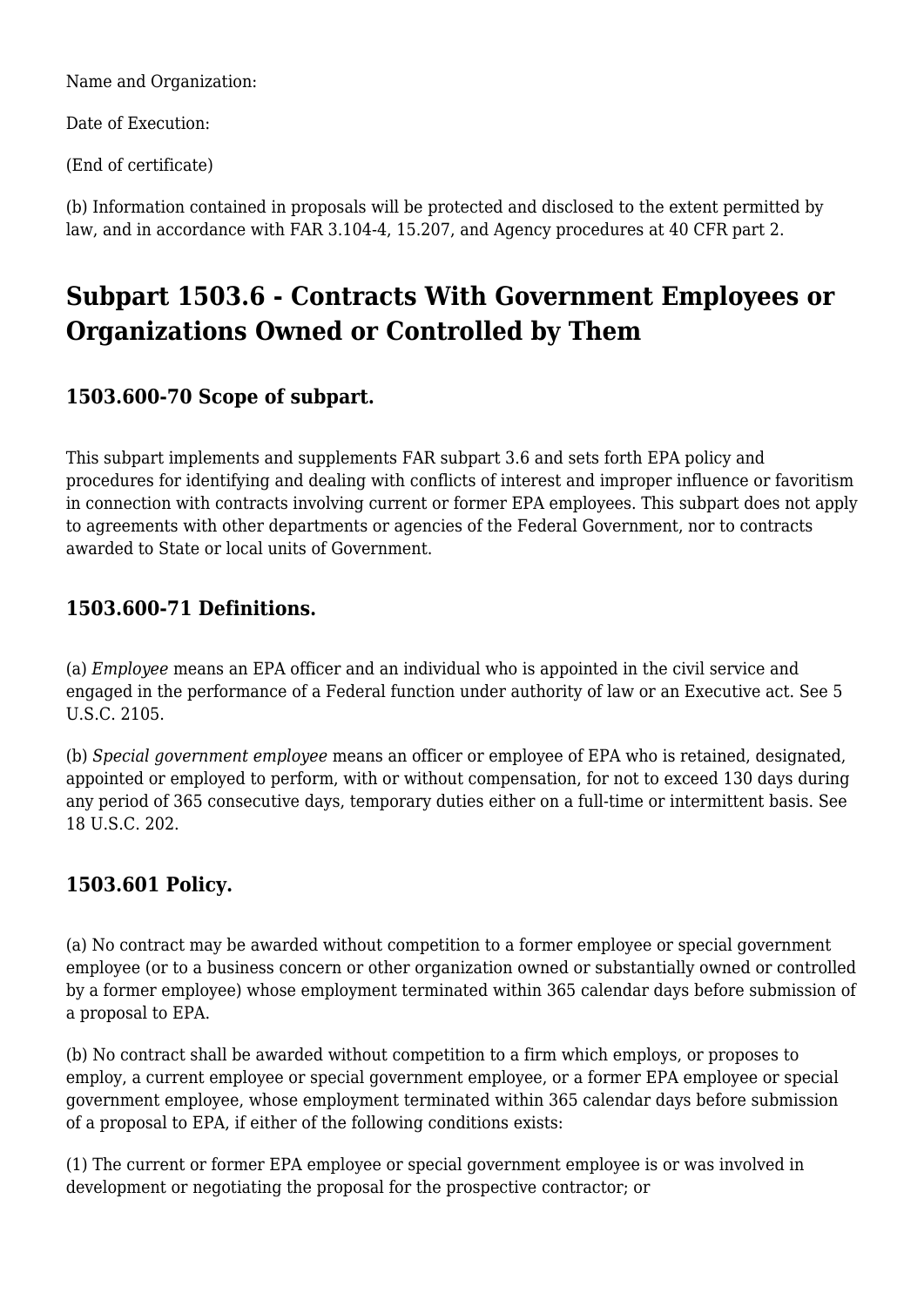(2) The current or former EPA employee or special government employee will be involved directly or indirectly in the management, administration, or performance of the contract.

#### **1503.602 Exceptions.**

The Assistant Administrator for the Office of Administration and Resources Management may authorize an exception, in writing, to the policy in FAR 3.601 and [1503.601](https://origin-www.acquisition.gov/%5Brp:link:epaar-part-1503%5D#Section_1503_601_T48_60114213) for the reasons stated in FAR 3.602, if the exception would not involve a violation of 18 U.S.C. 203, 18 U.S.C. 205, 18 U.S.C. 207, 18 U.S.C. 208, the Standards of Ethical Conduct for Employees of the Executive Branch at 5 CFR part 2635, or the EPA supplemental regulations at 5 CFR part 6401. The Assistant Administrator shall consult with the Designated Agency Ethics Official before authorizing any exceptions.

#### **1503.670 Disclosure provision.**

The Contracting Officer shall insert the provision at [1552.203-70,](https://origin-www.acquisition.gov/%5Brp:link:epaar-part-1552%5D#Section_1552_203_70_T48_601837111) *Current/Former Agency Employee Involvement Certification,* in all solicitations for sole-source acquisitions.

# **Subpart 1503.9 - Whistleblower Protections for Contractor Employees**

#### **1503.905 Procedures for investigating complaints.**

The Assistant Administrator for the Office of Administration and Resources Management is designated as the recipient of the written report of findings by the Inspector General. The Assistant Administrator shall ensure that the report of findings is disseminated in accordance with FAR 3.905(c).

# **Subpart 1503.10 - Contractor Code of Business Ethics and Conduct**

#### **1503.1002 Policy.**

Government contractors must conduct themselves with the highest degree of integrity and honesty. Contractors should have standards of conduct and internal control systems that:

(a) Are suitable to the size of the company and the extent of their involvement in Government contracting;

(b) Promote such standards;

(c) Facilitate timely discovery and disclosure of improper conduct in connection with Government contracts; and